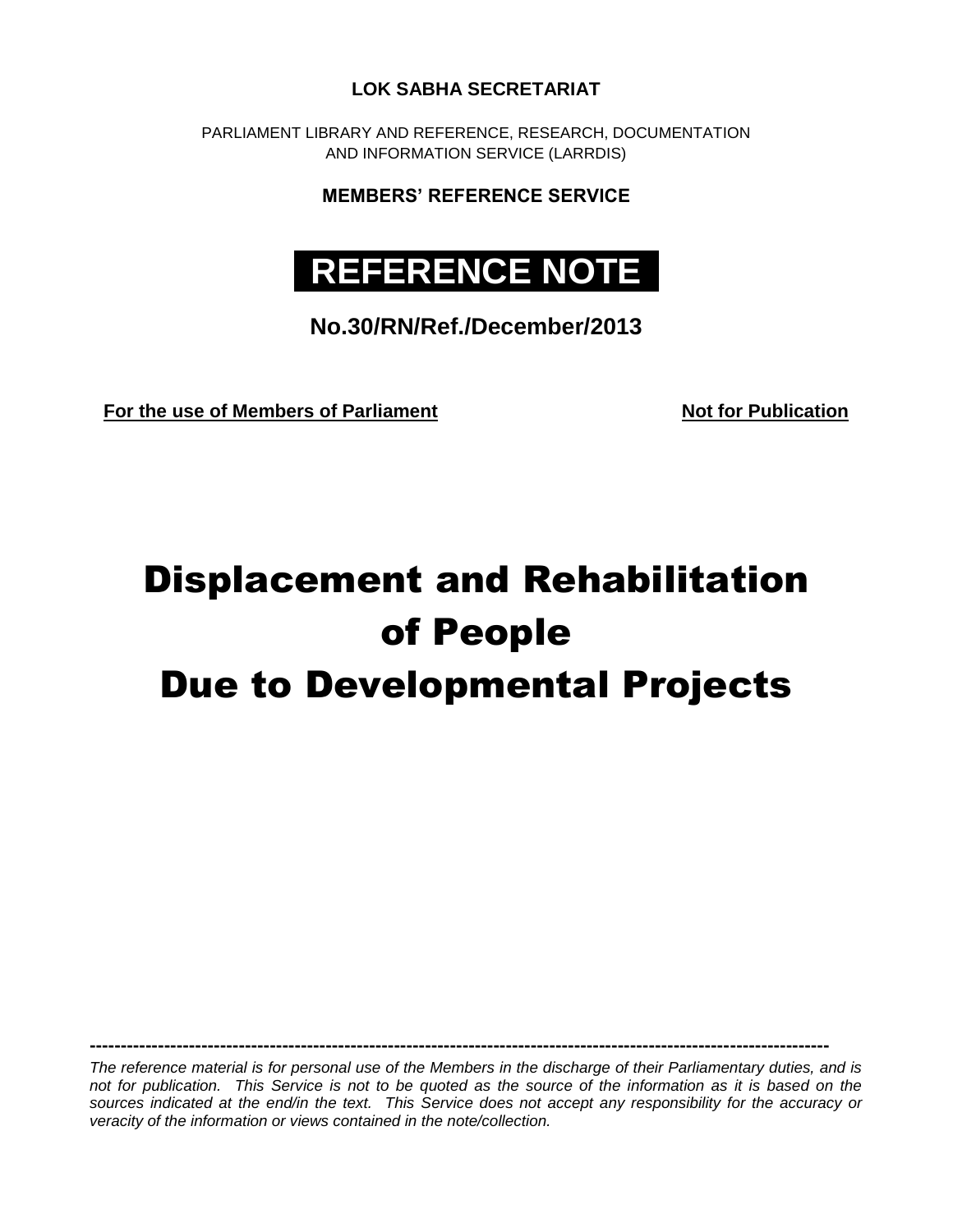### **INTRODUCTION**

According to UN guiding principles on Internal Displacement "Internally displaced persons are persons or groups of persons who have been forced or obliged to flee or to leave their homes or places of habitual residence, in particular as a result of or in order to avoid the effects of armed conflict, situations of generalized violence, violations of human rights or natural or human-made disasters, and who have not crossed an internationally recognized State border.

India has invested in industrial projects, dams, roads, mines, power plants and new cities to achieve rapid economic growth. This has been made possible through massive acquisition of land and subsequent displacement of people. Development Displacement Population is the single largest category among all Internally Displaced Populations (IDPs). In India around 50 million people have been displaced due to development projects in over 50 years. Around 21.3 million development-induced IDPs include those displaced by dams (16.4 million),mines (2.55 million), industrial development (1.25 million) and wild life sanctuaries and national parks (0.6 million) $1$ .

## **LAND ACQUISITION AND DISPLACEMENT**

Studies of displacement and deprivation have been conducted in Orissa, Jharkhand, Andhra Pradesh, Kerala, Goa, West Bengal and Assam. These studies show that displacement is high. For example, Assam has 1,909,368 DP/PAPs from 1,401,184.8 acres and West Bengal has 6,944,492 from 4,764,000 acres. with data from ongoing studies, they point to an all-India figure of 60 million DP/PAPs (Displaced Person/Project affected Persons) during the period 1947-2000 from 25 million ha, including 7 million ha of forests and 6 million ha of other CPRs. For example officially, Assam has used 392,773 acres of land for development projects and has caused 343,262 DP/PAPs. The reality is four times this number. The official count of DP/PAPs at the Farakka Super-Thermal Power Plant in West Bengal affected no one, but the World Bank puts the project's DP/PAPs at 53.325 in 1994<sup>2</sup>.

Number of DP/PAPs (Displaced Persons/Project Affected Persons) of some States where studies have been done are given below**<sup>3</sup>** :

<sup>1</sup> Indian Institute of Technology Roorkee, *Development Projects vs. Internally Displaced Populations in India: A Literature Based Appraisal,* February 2011, p. 6

 $^2$  Lobo, Lancy: Land Acquisition, Displacement and Resettlement in Gujarat 1947-2004, New Delhi, 2009, p. 6&8

<sup>3</sup> *Ibid,* p. 7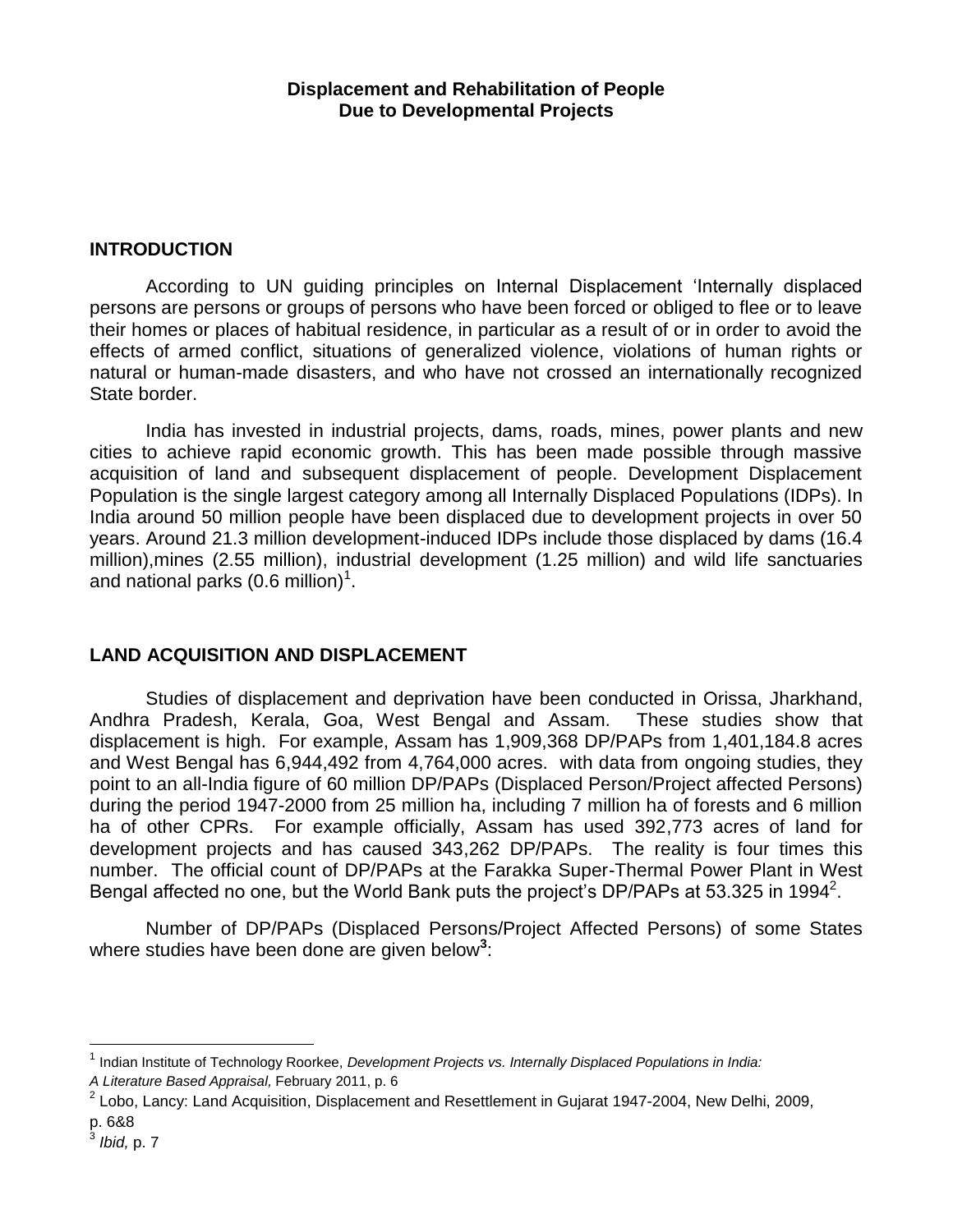|                       | 1951-95        |                  |          | 1947-2000 |           | 1947-2004     |                | 1965-95 |            |
|-----------------------|----------------|------------------|----------|-----------|-----------|---------------|----------------|---------|------------|
| State/Type            | Andhra Pradesh | <b>Iharkhand</b> | Kerala   | Orissa    | Assam     | <b>Bengal</b> | <b>Gujarat</b> | Coa     | Total      |
| Water                 | 1,865,471      | 232,968          | 133,846  | 800,000   | 448,812   | 1,723,990     | 2,378,553      | 6,473   | 7,590,113  |
| Industry              | 539,877        | 87,896           | 222,814  | 158,069   | 57,732    | 403,980       | 140,924        | 1,470   | 1,612,762  |
| <b>Mines</b>          | 100,541        | 402,882          | 78       | 300,000   | 41,200    | 418,061       | 4,128          |         | 1,266,890  |
| Power                 | 87,387         |                  | 2,556    |           | 7,400     | 146,300       | 11,344         |         | 254,987    |
| Defence               | 33,512         | 264,353          | 1,800    |           | 50,420    | 119,009       | 2,471          | 285     | 471,850    |
| Environment           | 135,754        | 509,918          | 14,888   | 107,840   | 265,409   | 784,952       | 26,201         | 60      | 1,845,022  |
| <b>Transport</b>      | 46,671         |                  | 151,623  |           | 168,805   | 1,164,200     | 1,356,076      | 43,164  | 2,930,539  |
| <b>Refugee</b>        |                |                  |          |           | 283,500   | 500,000       | 646            | Nil     | 784,146    |
| Farms                 |                |                  | 6,161    |           | 113,889   | 110,000       | 7,142          | 155     | 237,347    |
| <b>HR</b> development |                |                  | 14,649   |           | 90,970    | 220,000       | 16,343         | 1,677   | 343,639    |
| <b>Health</b>         |                |                  |          |           | 23,292    | 84,000        | 0              | 3,716   | 111,008    |
| Administration        |                |                  |          |           | 322,906   | 150,000       | 7,441          | 1,453   | 481,800    |
| <b>Welfare</b>        | 37,560         | $\bf{0}$         | 2,472    |           | 25,253    | 720,000       | 20,470         | NA      | 805,755    |
| Tourism               | 0              |                  | 343      |           | 0         |               | 2,646          | 640     | 3,629      |
| Urban                 | 103,310        |                  | 1,003    |           | 1,241     | 400,000       | 85,213         | 1,270   | 592,037    |
| <b>Others</b>         | 265,537        | 50,000           | $\Omega$ | 100,000   | 18,045    |               | 15,453         | 550     | 449,585    |
| Total                 | 3,215,620      | 1,548,017        | 552,233  | 1,465,909 | 1,918,874 | 6,944,492     | 4,075,051      | 60,913  | 19,781,109 |

## **Number of DP/PAPs (Displaced Persons/Project Affected Persons)**

\* The land and its management fall within the legislative and administrative jurisdiction of the State Government so the exact data of all States is not centrally maintained.

The State-wise breakup of Resettlement and Rehabilitation (R&R) Plans cleared by Tribal Affairs Ministry and Persons affected due to Development Projects since 1999 is given below<sup>4</sup>:

| SI. No. | <b>State</b>            | No. of Projects | <b>Total No. affected</b> | <b>Total No. affected</b> |
|---------|-------------------------|-----------------|---------------------------|---------------------------|
|         |                         | cleared         | <b>Persons</b>            | <b>ST population</b>      |
| 1.      | Andhra Pradesh          | 15              | 316242                    | 123946                    |
| 2.      | Arunachal               |                 | Nil                       | <b>Nil</b>                |
| 3.      | Jharkhand               | 4               | 70820                     | 21000                     |
| 4.      | Chhattisgarh            | $\overline{2}$  | 455                       | 155                       |
| 5.      | <b>Himachal Pradesh</b> | ◢               | 836                       | 9                         |
| 6.      | Kerala                  | 4               | 20                        | 20                        |
| 7.      | Maharashtra             | 11              | 151408                    | 20534                     |
| 8.      | Madhya Pradesh          | 4               | 195081                    | 12261                     |
| 9.      | Orissa                  | 11              | 64674                     | 42036                     |
| 10.     | Rajasthan               | 11              | 34452                     | 4258                      |
| 11.     | Uttrakhand              | $\overline{2}$  | 6716                      | 1489                      |
|         | <b>Total</b>            | 60              | 665131                    | 225708                    |

#### **The State-wise breakup of Resettlement and Rehabilitation (R&R) and Persons affected**

 $^4$  Data received regarding displacement from the Ministry of Tribal Affairs dated 21.11.2013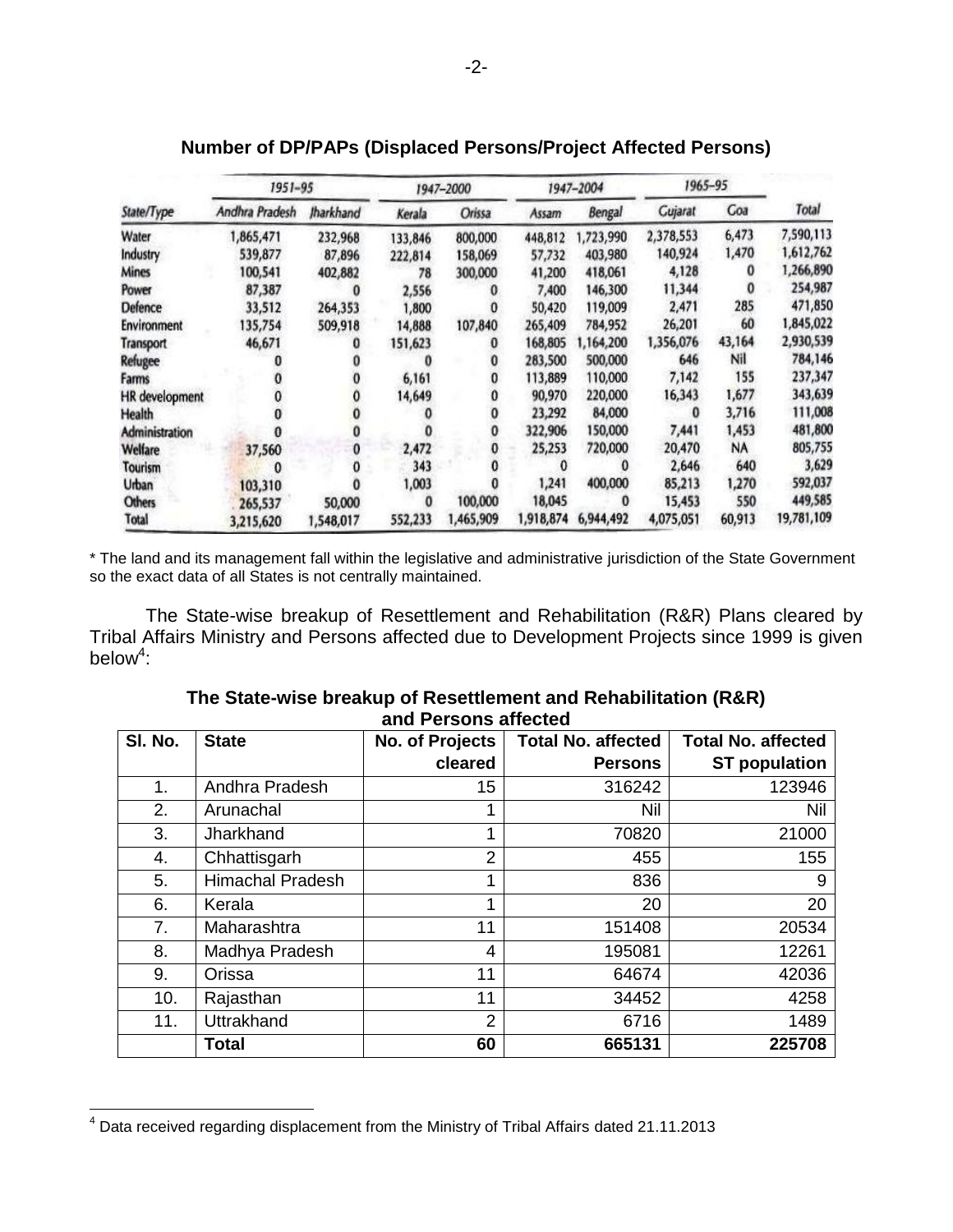#### **DAM BUILDING AND DISPLACEMENT**

Dam building is one of the most important causes for development related displacement. According to a report, "during the last fifty years, some 3,300 big dams have been constructed in India. Many of them have led to large-scale forced eviction of vulnerable groups. The situation of the tribal people is of special concern as they constitute 40 to 50 percent of the displaced population". The brutality of displacement due to the building of dams was dramatically highlighted during the agitation over the Sardar Sarovar Dam. It has been called "India"s most controversial dam project". Medha Patekar, spearhead the anti-dam movement known as the Narmada Bachao Andolon. This movement for the first time systematically revealed how building dams can result in total dislocation of tribal societies. The beneficiaries of the dam are meant to be large landowners; but the tribal people are paying the price. The official figure indicates that about 42,000 families were displaced but non-governmental organizations such as the Narmada Bachao Andolan (NBA) puts the figure to about 85,000 families or 500,000 people. The Narmada Valley Development Project affected the lives of 25 million people who were in the valley and were alter the ecology of an entire river basin.

The Tehri project is a multi-purpose irrigation and power project in the Ganges valley, 250 km north of Delhi, located in the Tehri Garhwal district of Uttaranchal state. A working group for the Environment Appraisal of Tehri Dam established in 1979 put the figure of expected internal displacement to 85,600 persons.

Barring a few exceptions, most pre-1980 projects did not have a clear-cut resettlement plan. Resettlement was undertaken on a case-to-case basis. To mention a few, there were projects like the Nagarjunasagar, Hirakud, Tungabhadra and Mayurakshi dams; the Rourkela, Bhilai and Bokaro steel plants, several defense establishments, coal mines, etc, which did offer resettlement in the form of house sites to the displaced. Only National Thermal Power Corporation (NTPC) and Coal India Limited (CIL), two government undertakings have formulated a Resettlement and Rehabilitation policy (R and R policy) and constituted R&R departments to administer it. So it is clear that mega-projects would require the displacement or forced uprooting of substantial populations, particularly for hydraulic projects which entail large-scale submergence for reservoirs<sup>5</sup>. The information regarding **various tribal families displaced due to construction of big dams and ponds and still waiting their rehabilitation is not available at the Central level, the State/Union Territory wise and project-wise tribal families displaced due to construction of water resources projects is given in Annexure-I** 6 .

#### **MINING AND DISPLACEMENT**

l

In the global era, mining has become another very important source of investment and profit for the private sector. Mining-induced displacement and resettlement (MIDR) has

<sup>5</sup> *Op.cit*, Indian Institute of Technology Roorkee, pp. 8-10

<sup>6</sup> Lok Sabha Starred Question No. 198 dated 22.8.2013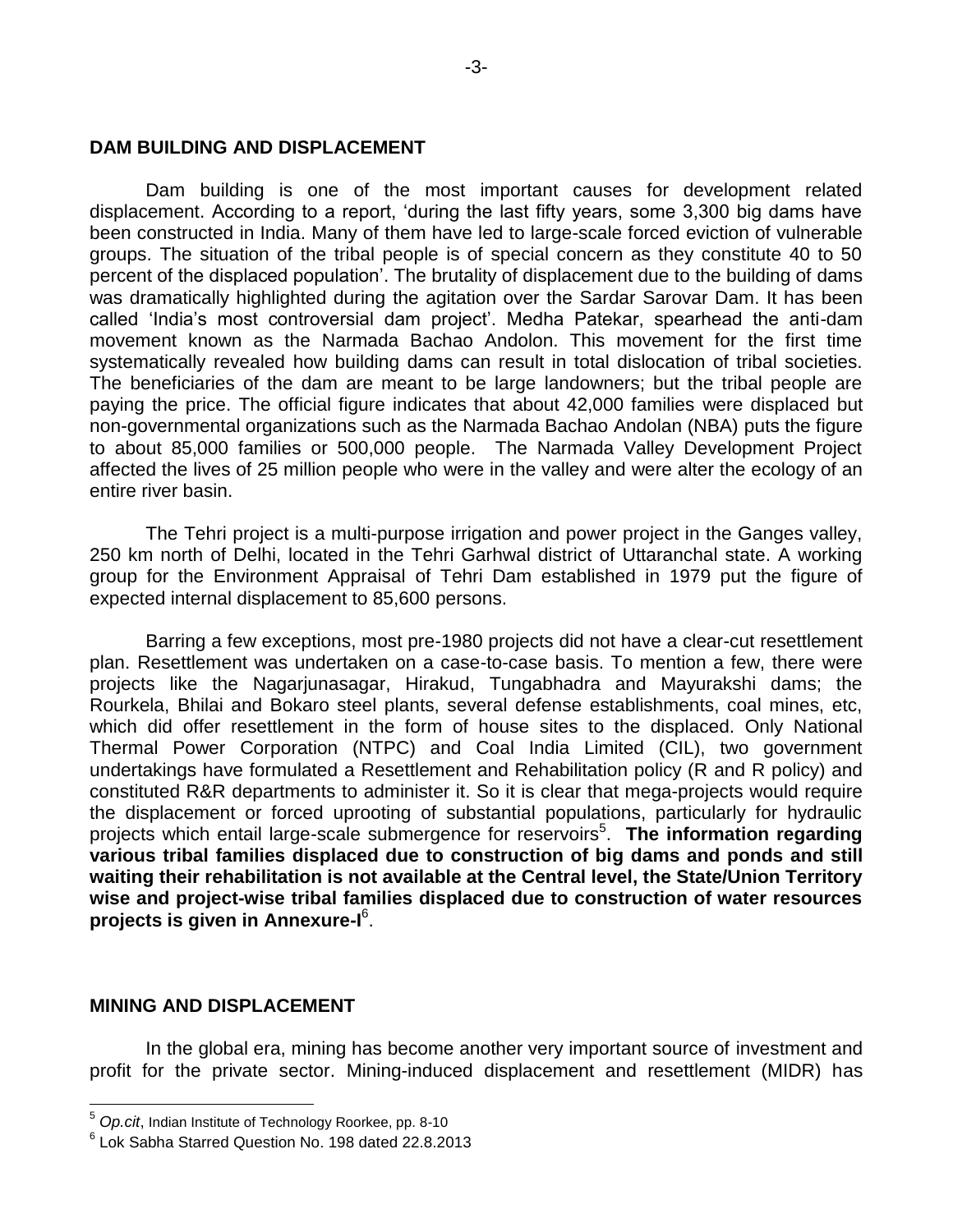become a major risk from the point of view of social sustainability. Scanty information on the MIDR indicates a very high displacement in the past and even increasing trend in the future due to rich mineral deposits which are found in areas with relatively high density of politically powerless populations. In India, most of the affected people are the tribal and other .<br>indigenous people<sup>7</sup>.

The size of the mines at present is taking a gigantic leap as compared to over the years. Coal caters to a third India"s energy needs. Coal mines have expanded from an average of 150 acres in the 1960s to 800 acres in the 1980s over the last three decades due to shift from underground to opencast mines for exploiting lower quality coal that resulted untaking over some 1500 acres of land as open cast mines require more land and induce displacement of more persons without even creating jobs to absorb people. Industries and mines give a job each to the families they displace but ever since the mechanization process starts, the scope of absorbing people subtly begins shrinking<sup>8</sup>.

Company-wise Status of Land Acquisition by Coal India Limited (CIL) and its Subsidiaries in India upto June 2007 (Area in Hectares) is given below:

| Company                                  | <b>Total Land</b> | <b>Total Tenancy</b> | <b>Tenancy Land</b> |
|------------------------------------------|-------------------|----------------------|---------------------|
|                                          | <b>Acquired</b>   | <b>Land Acquired</b> | in Possession       |
| Eastern Coalfields Limited (ECL)         | 13093             | 12022                | 9145                |
| <b>Bharat Coking Coal Limited (BCCL)</b> | 4280              | 3857                 | 1937                |
| Central Coalfields Limited (CCL)         | 35736             | 12758                | 4883                |
| South Eastern Coalfields Limited (SECL)  | 20538             | 12812                | 11873               |
| Western Coalfields Limited (WCL)         | 19785             | 17089                | 14330               |
| Northern Coalfields Limited (NCL)        | 15948             | 5612                 | 5275                |
| Mahanadi Coalfields Limited (MCL)        | 19965             | 9180                 | 4252                |
| North Eastern Coalfields Limited (NECL)  | 25041             | 41.47                | 41.47               |
| <b>Total</b>                             | 154386            | 73371.47             | 51736.47            |

#### **INDUSTRY AND DISPLACEMENT**

Acquisition of agricultural land for industrial purposes in India is not new. Heavy industrialization is at the core of India"s planned development and hence large areas had to be acquired. The proximity to market-cum-physical infrastructure for location of industries means people settled by housing are displaced. While landowners give up land in the process of acquisition by the State, landless people are deprived twice, once by not getting

 $^7$  Deogharia, Parkash Chandra: Development, Displacement and Deprivation, New Delhi 2012, p. 7

<sup>8</sup> *Ibid*, pp. 7-8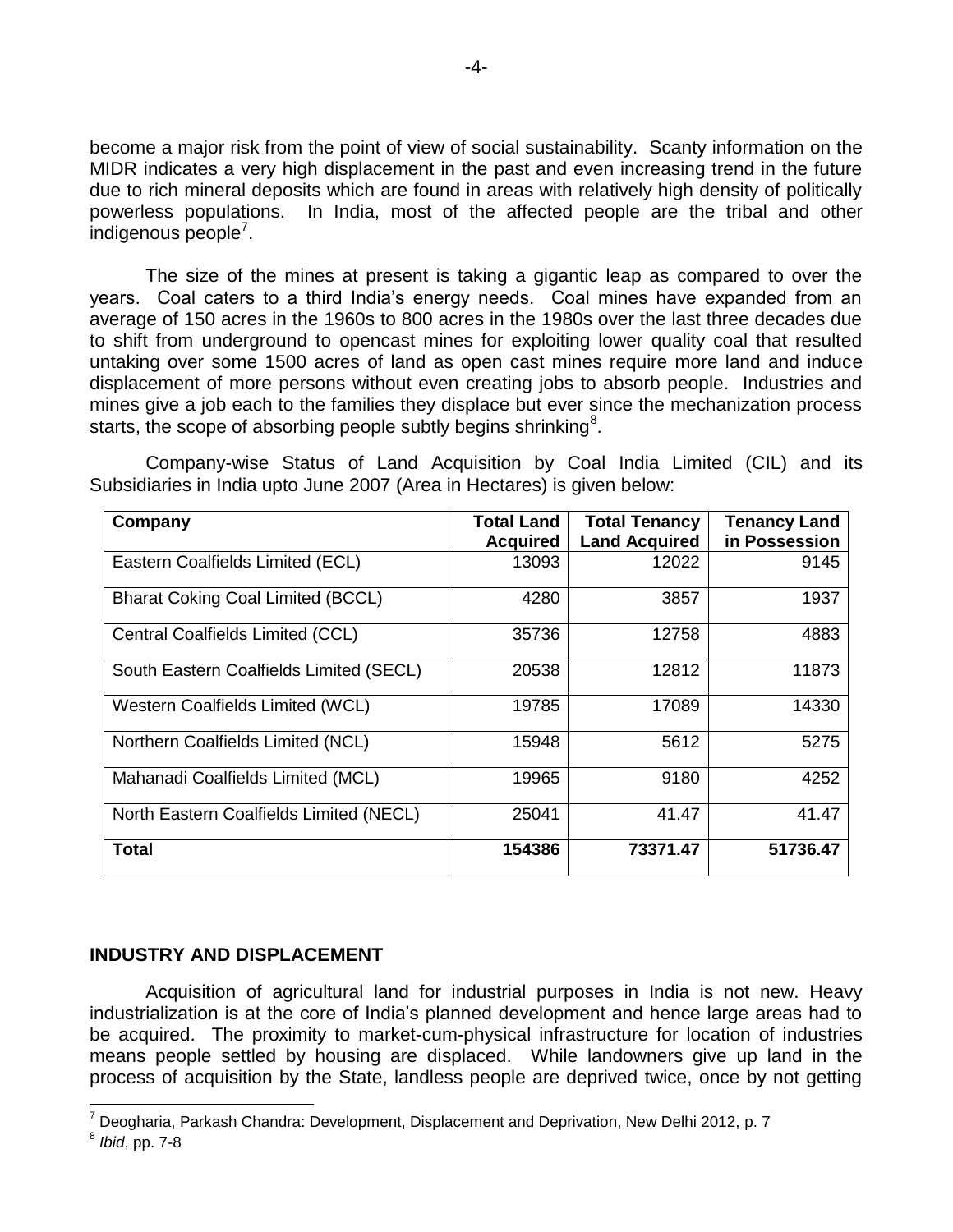the opportunity to work on land as agricultural labourers and the other by not being in the net of compensation. Obviously, the landless people are mainly dependent on Common Property Resources (CPRs) and are outside the purview of compensation of any type. The land area required, in turn, is directly proportional to the type of projects undertaken. Some examples are cited below:

- (i) In the power sector, the NTPC Ltd. and Uttar Pradesh Rajya Vidyut Nigam Ltd. (UPRVUNL), on the 22 November 2007 signed a Memorandum of Understanding (MoU) to set up a thermal power plant of 1,320 MW at Kohrarghat of Meha Tehsil in Allahabad District of east UP. The government of UP acquired a total land area of 2500 acres for setting up the plant that affected the livelihood of 469 settled households. This adversely affected agricultural output and food security.
- (ii) To set up a 3500 MW gas-based power plant with an estimated project cost of Rs. 25,000 cr in Dadri Region in Ghaziabad District, Hapur Tehsil, in western UP, the Government of Uttar Pradesh acquired about 1,011 hectare of land in the year 2004. Most of the land acquired was earlier used for agricultural purposes. The major assets covered in land acquisition were canals, ponds and wells. Land acquisition in Dadri was estimated to have led to displacement of over 6,000 families.
- (iii) Posco, the world"s fourth largest South Korean steel company, had signed a MoU with the Government of Orissa in 2005 to set up a plant, near Paradip Port in Orissa"s Jagatsinghpur District that produce 12 million tons of steel per annum. Approx. 3,000 people were displaced. The people, resisting land acquisition, opined that the project would destroy their livelihood that thrives on shrimp farming and cultivation of betel leaves, a highly profitable crop. The strugglers, against Posco's proposed plant, rejected the rehabilitation package for the displaceable, announced by the Orissa Government<sup>9</sup>.

#### *Displacement due to SEZs*

l

With a view to attract larger foreign investments in India, the Special Economic Zones (SEZs) Policy was announced in April 2000. This policy intended to make SEZs an engine and accelerated force for economic growth, supported by quality infrastructure, complemented by an attractive fiscal package, both at the central and state level, with minimum possible regulations. The imminent displacement of thousands. The imminent displacement of thousands of people and livelihoods in the countryside, where these SEZs are slated to come up, shall lead to lassive protests. It is worth noting that, while a fact sheet on SEZs on the Government of India website, give details of the number of approved and proposed SEZs, their land requirements as well as export and employment potential, there is no mention of the number of people to be displaced by these zones, leave alone how the government intends to attend the issues of displacement. The increasing role of the state as the promoter of corporate-led economic growth is underlined by the acquisition of land for SEZs and the transfer of ownership of this land to 'developers'. Displacement thus gets pushed to a private arena with compensation, potentially negotiated by the market and

<sup>9</sup> Mishra, Nihar Ranjan: *Displacement and Rehabilitation – Solutions for the Future*, Bhopal, 2012, pp. 280-283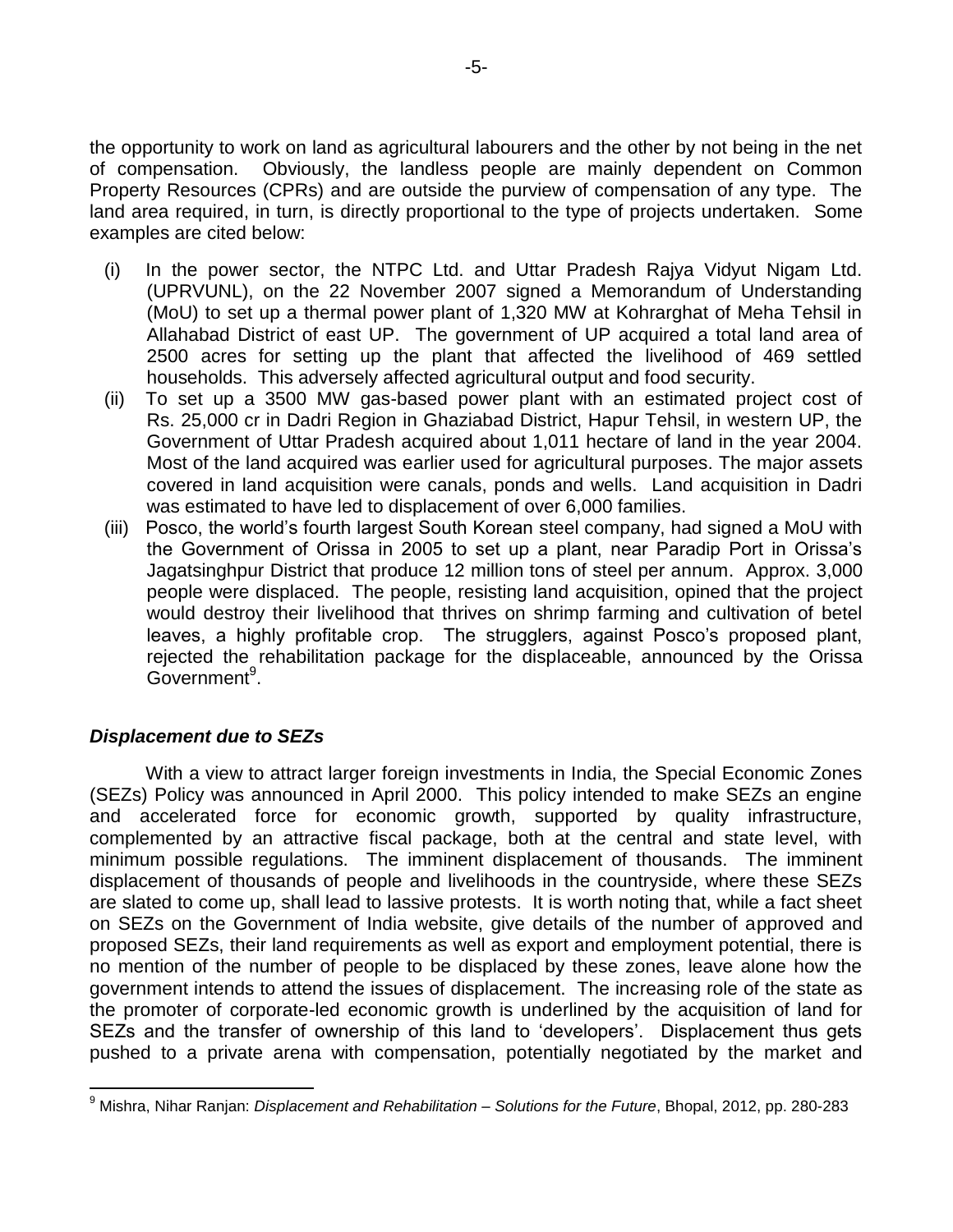without the state's responsibility for rehabilitation. Considering that these SEZs will acquire thousands of hectares of land with little regard to land ceiling provisions, with upto a minimum of 1000 hectares for multi-product and 100 for service sector SEZs, the displacement and disruption of livelihoods to be caused by SEZs and their grave implications are emerging, even as the country witnesses steadfast resistance by peasants; and state violence and repression in West Bengal, Orissa, Andhra Pradesh of Maharashtra. The protest in Singur in West Bengal by affected farmers, due to the Steel Plant and Port – Erasama Block, Kujang Tehsil, Jagatsinghpur District, Orissa and Displacement and destruction of livelihoods in Nellore District, Andhra Pradesh due to SEZ and expansion of Port are some burning examples of absence of R&R policy<sup>10</sup>.

So, dams, mining industries and other developmental like SEZs projects have displaced people from their homestead and the total number of displaced and affected people runs into millions<sup>11</sup>. Between 60 and 65 million people are estimated to have been displaced in India since Independence, the highest number of people uprooted for development projects in the world. In India, "This amounts to around one million displaced every year since Independence," says a report released in 2012 by the UN Working Group on Human Rights in India (WGHR). "Of these displaced, over 40 per cent are tribals and another 40 per cent consist of dalits and other rural poor $12$ ".



The need to avoid such large scale displacement, particularly of tribals and in case of unavoidable displacement, their ultimate resettlement and rehabilitation has become central issues of the developmental process itself. The failure of rehabilitation and resettlement

<sup>10</sup>*Ibid*, pp. 321, 325-327

<sup>11</sup> *Ibid*, p. 12

<sup>&</sup>lt;sup>12</sup> Times of India, New Delhi dated 6.4.2012

<sup>13</sup> *Ibid*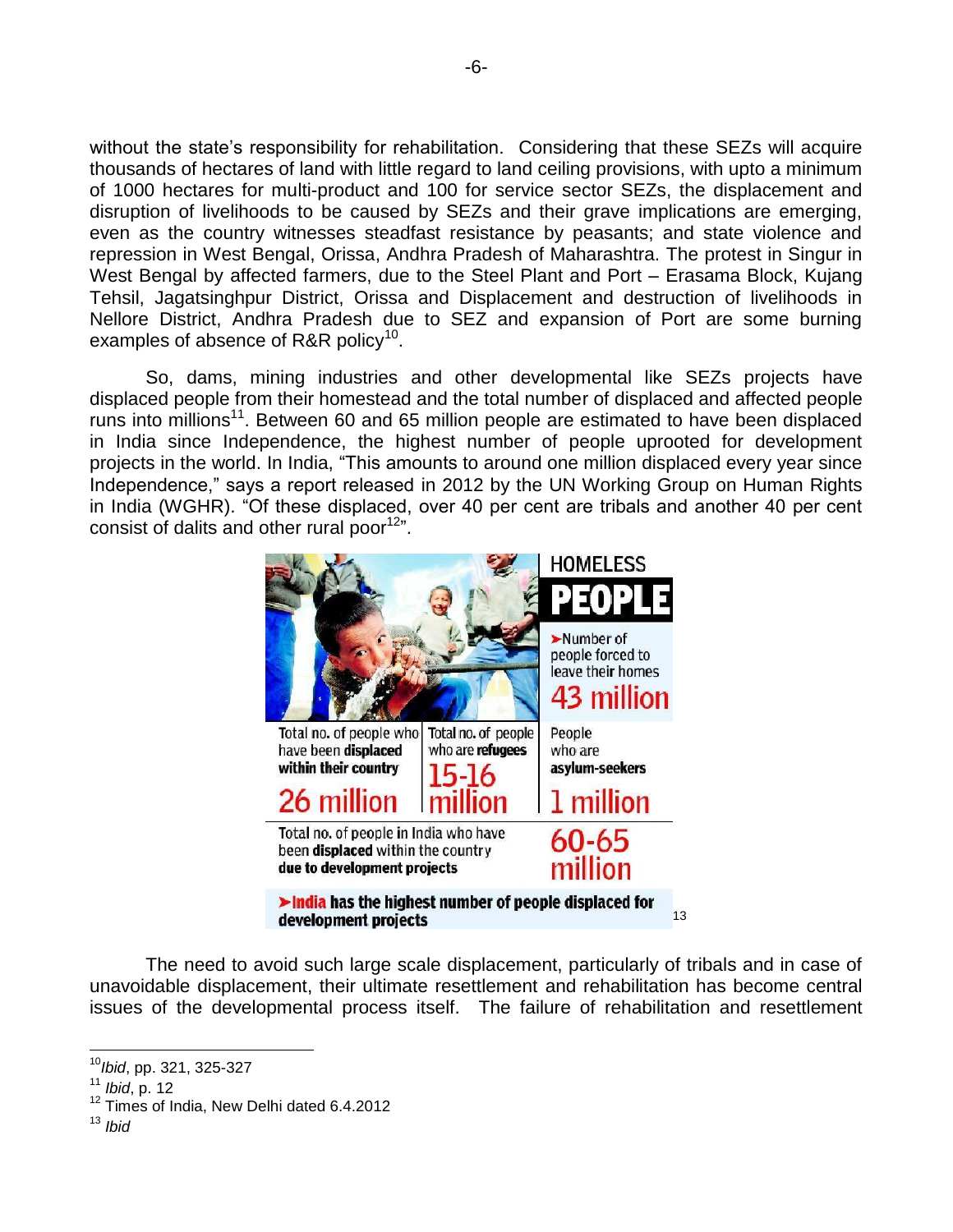(R&R) of the project affected families (PAFs) of the big dams can be attributed to many factors, which are sometimes under the control of project management and sometimes beyond their control. The different factors responsible for poor state of rehabilitation includes; poor planning of the project, poor data base, insufficient allotment of fund on R&R by a technical persons who has no insight for the problem, lack of participation of Projects Affected Families (PAFs) and improper Rehabilitation and Resettlement (R&R) policy, its planning and implementation<sup>14</sup>.

#### **GOVERNMENT'S ENDEAVOUR TOWARDS REHABILITATION AND RESETTLEMENT OF INTERNALLY DISPLACED PERSONS (IDPS)**

In India, the problem of land acquisition and payment of compensation is handled by the colonial Land Acquisition Act 1894. The land acquisition procedure has become a complex one, prohibiting the payment of fair compensation to project ousters. The operation of the said Act has given the state the authority to abuse power and fix the rate of compensation in a most arbitrary manner<sup>15</sup>.

To address various issues related to land acquisition and rehabilitation and resettlement comprehensively the Department of Land Resources has formulated a National Rehabilitation and Resettlement Policy, 2007. The new policy has been notified in the Official Gazette and has become operative with effect from the 31 October 2007, based on which many State Governments have their own Rehabilitation and Resettlement Policies.

- The National Resettlement and Rehabilitation Policy (NRRP) 2007 is applicable to all development projects leading to involuntary resettlement of people.
- The policy aims to minimize displacement and promote, as far as possible, nondisplacing or least displacing alternatives.
- The policy also aims to ensure adequate rehabilitation package and expeditious implementation of the rehabilitation process with the active participation of those affected.
- The policy also recognizes the need for protecting the weaker sections of the society especially members of the Scheduled Castes and Scheduled Tribes<sup>16</sup>.

To give legal backing to the policy, the Cabinet also decided to bring legislation on the lines of Resettlement and Rehabilitation Policy and to suitably amend the Land Acquisition Act 1894. In this direction, Government has introduced two bills on similar lines in Lok Sabha in 2009 named as the Land Acquisition (Amendment) Bill 2007 and the Rehabilitation and Resettlement Bill, 2007. Both of the Bills lapsed with the dissolution of the 14<sup>th</sup> Lok Sabha<sup>17</sup>.

<sup>14</sup> *Op.cit*, Deogharia, Parkash Chandra, p. 13

<sup>15</sup> *Ibid*, p. 40

<sup>16</sup> *Ibid*, p. 30

<sup>&</sup>lt;sup>17</sup> Lok Sabha Unstarred Question No. 3305 dated 13.12.2012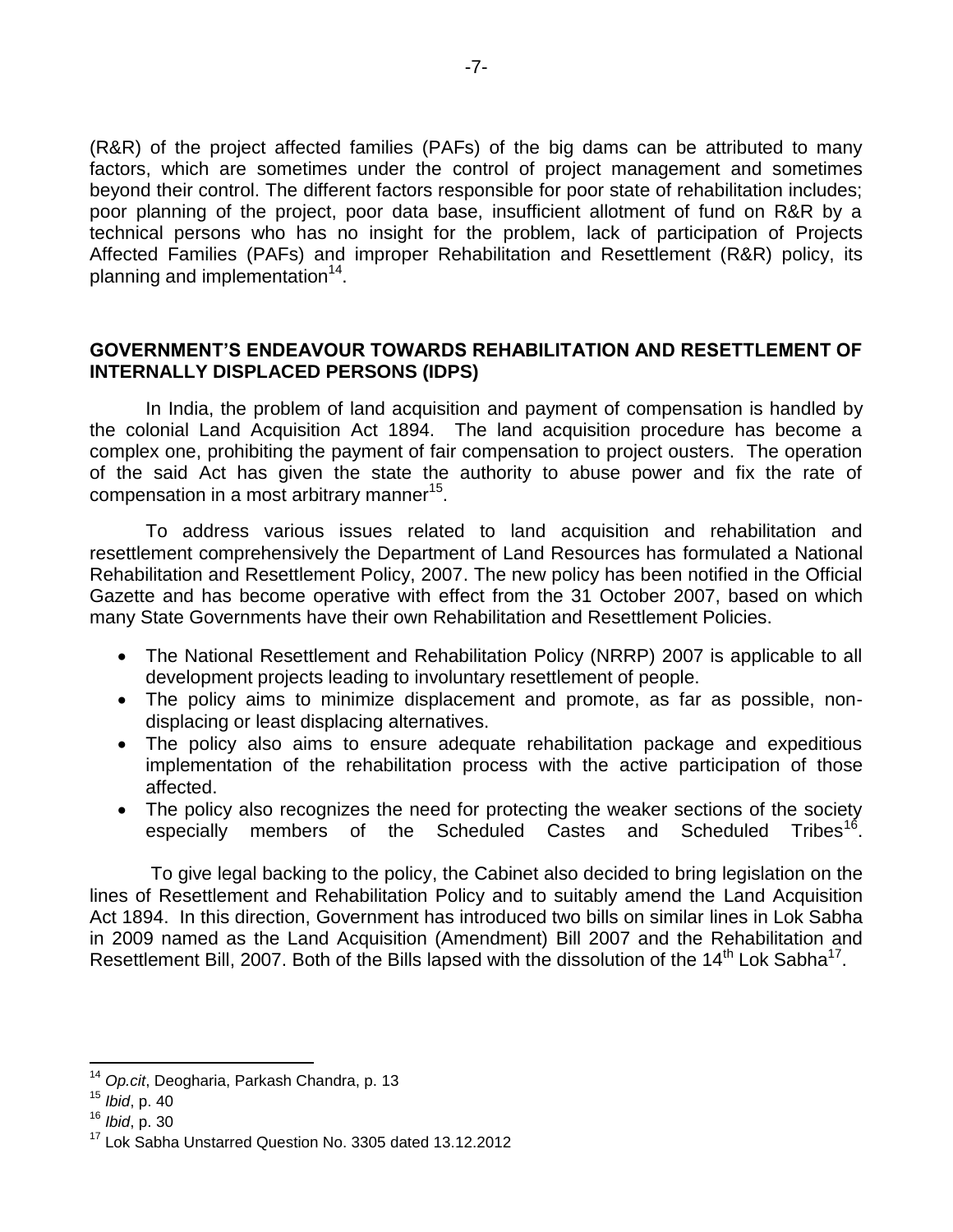#### **THE RIGHT TO FAIR COMPENSATION AND TRANSPARENCY IN LAND ACQUISITION, REHABILITATION AND RESETTLEMENT BILL, 2012**

In May 2011, the National Advisory Council recommended combining the provisions of Land Acquisition and Rehabilitation and Resettlement (R&R) within a single Bill. In this direction, the Right to Fair Compensation and Transparency in Land Acquisition, Rehabilitation and Resettlement Bill, 2012 (formerly known as the Land Acquisition, Rehabilitation and Resettlement Bill, 2011) was introduced in Lok Sabha on 7 September 2011. The Bill was passed on 29 August 2013 in Lok Sabha and on 5 September 2013 in Rajya Sabha. In the next few months, the Centre will be framing rules under the Act and it would be notified early next year<sup>18</sup>.

The landmark Bill on the Right to Fair Compensation and Transparency in Land Acquisition, Rehabilitation and Resettlement 2013 brings an end to the era of forced land acquisition. Integrating land acquisition with rehabilitation and resettlement and bringing transparency in the process of acquisition, compensation, and rehabilitation as a matter of right is a historic step. It was important to have a law to prevent forcible land acquisitions which have increased during the last few decades due to big industrial and development projects. Providing fair compensation and R&R to the farmers, land-owners and livelihood losers in all acquisitions becomes critical in the context of increasing alienation, displacement, deprivation, and disentitlement to the resources of livelihood<sup>19</sup>. Some salient features of the Bill are as under:

#### *Salient Features of the Bill*

- Consent of 80 percent of landowners required in case of land acquired by private companies and 70 percent for land acquired under Public Private Partnership (PPP) model for public purpose
- Compensation up to four times the market value in rural areas and twice in urban areas
- Mandatory Social Impact Analysis (SIA) to assess nature of public interest and estimation of socio-economic impact prior to acquisition
- Land cannot be vacated until the entire compensation is awarded to the affected parties
- Companies can lease the land instead of purchasing it .
- Private companies to provide for rehabilitation and resettlement if land acquired through private negotiations is more than 50 acres in urban areas and 100 acres in rural areas
- Affected families include farm labour, tenants, sharecroppers and workers on the piece of land for three years prior to the acquisition

<sup>&</sup>lt;sup>18</sup> [www.sustainuance.com](http://www.sustainuance.com/) dated 17.9.2013

 $19$  Mainstream, dated 14.8.2013, p. 23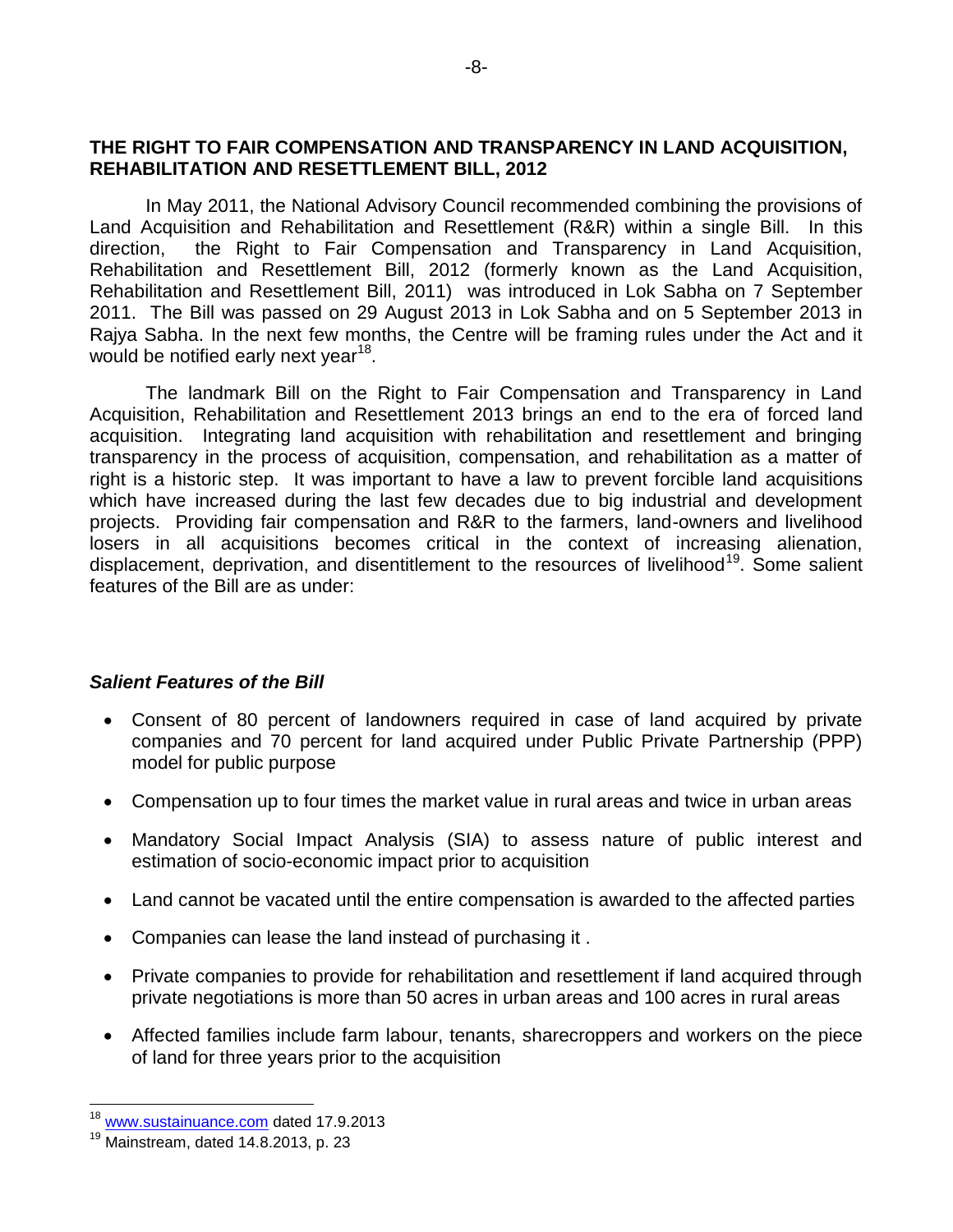- Compensation should be house, one time allowance and (either Rs 5 lakh or a job or inflation adjusted Rs 2,000 per month for 20 years) for the affected family.
- Compensation of four times the market value in rural areas and twice in urban areas will be given to affected families. The market value of the acquired land shall be based on the higher of:
	- $\checkmark$  market value specified in the Indian Stamp Act, 1899 for the registration of sale deeds
	- $\checkmark$  average of the top 50 percent of all the sale deeds in the similar type of land situated in the vicinity
	- $\checkmark$  or the amount agreed upon as compensation for acquisition of land for private companies or PPPs.
- The value of the assets (trees, plants, buildings etc) attached to the land being acquired will be added to this amount. The Bill proposes that in cases where the ownership of an acquired land is sold to any person, without any development made, 40 percent of the profit made shall be shared among all the persons from whom the land was acquired<sup>20</sup>.

#### **CONCLUSION**

l

Thus, in recent years rehabilitation and resettlement of project affected families has turned out to be the most vital and sensitive issue for the development projects, either it be Pan Mong Dam in Thailand or Bakun Dam in Malaysia or Narmada Sagar or Subarnrekha Multipurose project in India. Different development projects are being opposed by the inhabitants of these areas and being delayed because of the opposition from the PAFs(Project Affected Families). This has been primarily due to the bitter R&R (Resettlement and Rehabilitation) experience of PAFs. In the post independence period, the development projects deemed to be temples of progress, ultimately turned out to be "graveyards" for millions of these PAFs. Although these projects did bring development but the cost has been enormous. There is no denial of the fact that if the quality of life of people is to be improved, development projects are a must but there is general consensus now that development should not be at the cost of people and their environment, while the social activists and the academicians have put the issue of R&R on the national agenda<sup>21</sup>.

<sup>&</sup>lt;sup>20</sup> [www.sustainuance.com](http://www.sustainuance.com/) dated 17.9.2013

<sup>21</sup> *Op.cit*, Deogharia, Parkash Chandra, p. 13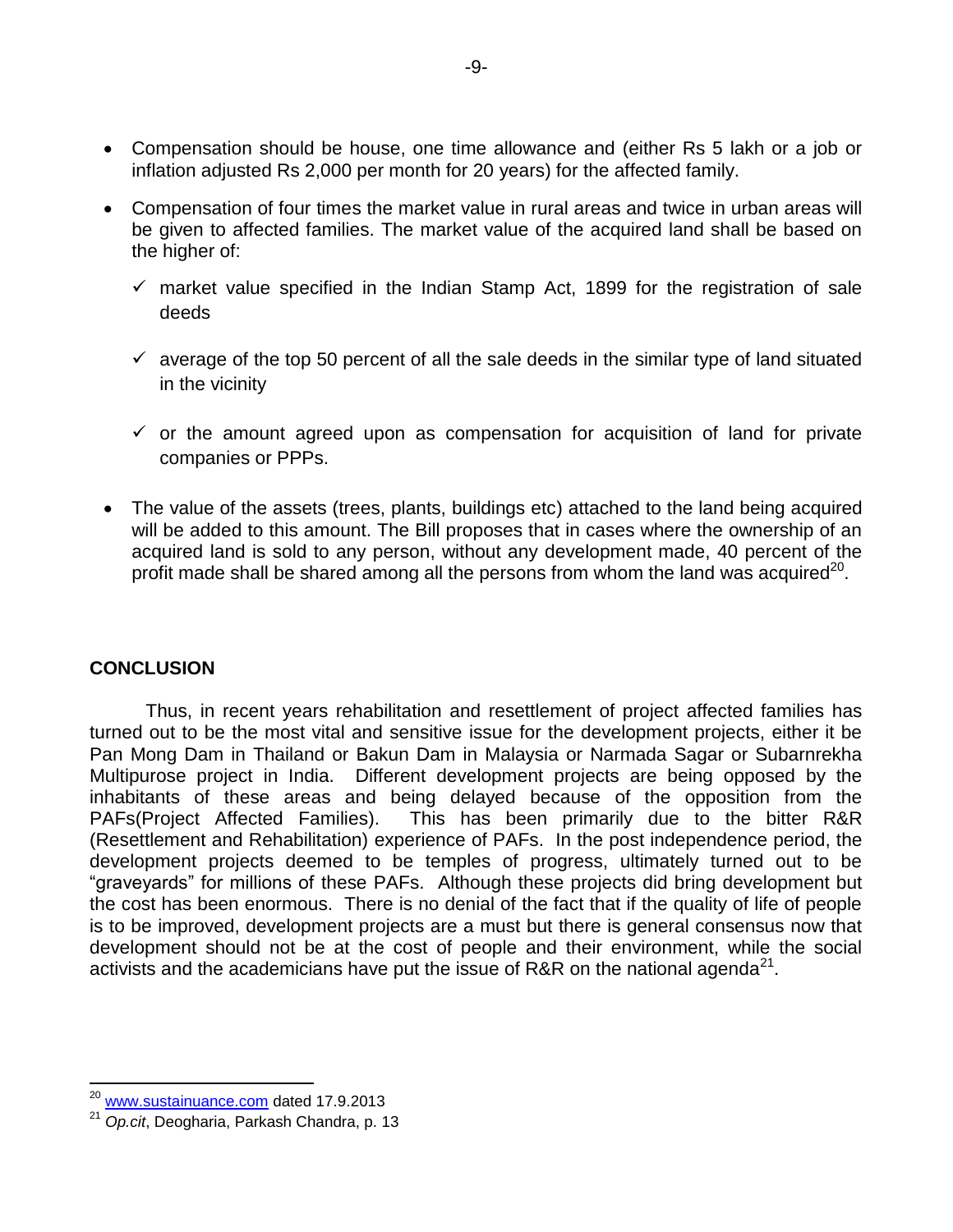## **The State/UT–wise and Project-wise Tribal Families Displaced Due to Construction of Water Resources**

| SI.            | <b>Name of Project</b>                         | No. of ST population |
|----------------|------------------------------------------------|----------------------|
| No.            |                                                | displaced            |
|                | Andhra Pradesh                                 |                      |
| 1              | Vamsadhara st-II Hiramandalam (Niradi Barrage) | 2068                 |
| $\overline{2}$ | Priyadarshini Jurala                           | 65                   |
| 3              | Vengalarayasagaram                             | 127                  |
| $\overline{4}$ | Maddigedda Reservoir                           | 75                   |
| 5              | Kandalleru Reservoir Project                   | 200                  |
|                | Assam                                          |                      |
| 6              | Lower Subansiri                                | 443                  |
|                | <b>Bihar</b>                                   |                      |
| $\overline{7}$ | North Koel reservoir                           | 2579                 |
| 8              | Durgavati                                      | 1233                 |
|                | Chhattisgarh                                   |                      |
| 9              | Barnai                                         | 153                  |
| 10             | Kosareteda Medium Irrigation project           | 2076                 |
| 11             | Kelo Major                                     | 767                  |
| 12             | <b>Kara Nala</b>                               | 58                   |
| 13             | Suka Nala                                      | 08                   |
|                | Gujarat                                        |                      |
| 14             | Sardar Sarovar                                 | 62223                |
| 15             | Panam                                          | 5382                 |
| 16             | Sipu reservoir                                 | 290                  |
| 17             | Venu-II                                        | 23                   |
| 18             | Und-I Irrigation                               | 145                  |
|                | <b>Himachal Pradesh</b>                        |                      |
| 19             | Renukaji                                       | 40                   |
|                | <b>Jharkhand</b>                               |                      |
| 20             | Subernarekha MP Project                        | 17252                |
|                | <b>Karnataka</b>                               |                      |
| 21             | Ghataprabha Project Sta.-III                   | 1759                 |
| 22             | Hemavatthy                                     | 1759                 |
| 23             | Karanja Irrigation Project                     | 364                  |
| 24             | <b>Bennithora</b>                              | 365                  |
| 25             | Amaraja Irrigation Project                     | 201                  |
| 26             | Manchanbele                                    | 537                  |
| 27             | Lower Mullamari                                | 383                  |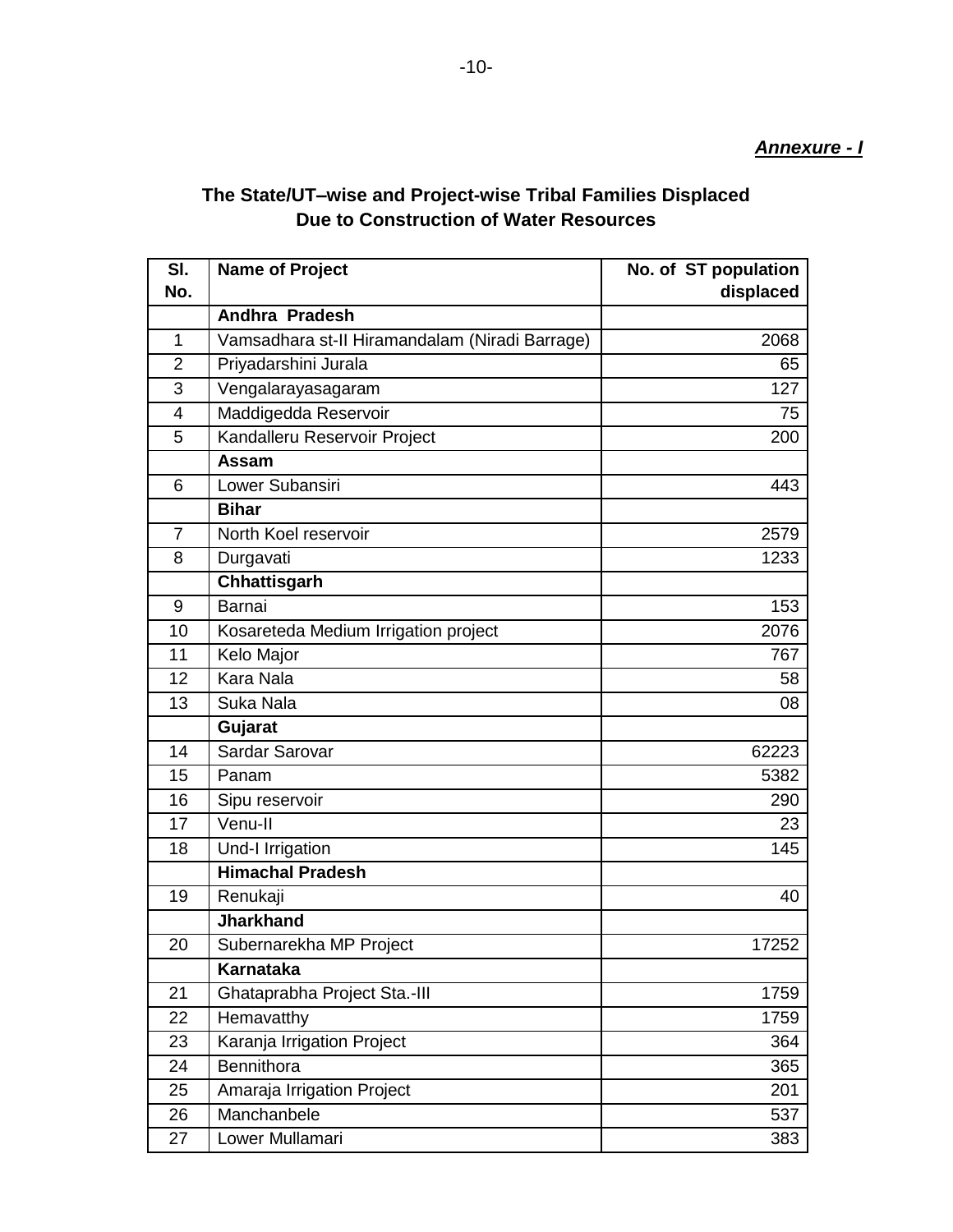| 28 | Hirehilla                        | 295   |
|----|----------------------------------|-------|
| 29 | Yagachi reservoir                | 193   |
|    | Kerala                           |       |
| 30 | Kallada Irrigation project       | 15    |
| 31 | Kanhirapuzha                     | 1100  |
|    | <b>Madhya Pradesh</b>            |       |
| 32 | Ban Sagar                        | 32830 |
| 33 | Tawa                             | 2618  |
| 34 | Rajghat (MP+UP)                  | 5920  |
| 35 | Indira Sagar (Narmada Sagar)     | 4405  |
| 36 | Upper Wainganga                  | 1160  |
| 37 | Kojar                            | 609   |
| 38 | Kodar                            | 2479  |
| 39 | Mahi                             | 7599  |
| 40 | Omkareshwar                      | 776   |
| 41 | <b>Dholawad Tank</b>             | 1534  |
| 42 | Dejia Dewada                     | 1390  |
| 43 | <b>Bah</b>                       | 157   |
| 44 | Bariyarpur Left Bank Canal       | 900   |
| 45 | Mahan (Gulab Sagar)              | 1667  |
| 46 | Rajiv Gandhi                     | 2598  |
| 47 | Rampurakhurd Medium Project      | 760   |
|    | <b>Maharashtra</b>               |       |
| 48 | Msjalgon Dam St-II               | 2738  |
| 49 | Warna                            | 93    |
| 50 | <b>Waghur Irrigation Project</b> | 1320  |
| 51 | <b>Bawanthadi</b>                | 2294  |
| 52 | Dimbhe                           | 3955  |
| 53 | Pimpalgaon                       | 3240  |
| 54 | Gosikhurd                        | 1673  |
| 55 | Wadgaon dam                      | 2246  |
| 56 | <b>Lower Terna</b>               | 286   |
| 57 | <b>Upper Pravarna</b>            | 2960  |
| 58 | Karwa                            | 19    |
| 59 | Waki                             | 579   |
| 60 | Bhawali Dam                      | 1841  |
| 61 | Dham Dam                         | 1708  |
| 62 | Chilewadi Irrigation Project     | 347   |
| 63 | Alandi                           | 105   |
| 64 | <b>Kar River</b>                 | 85    |
| 65 | Jam River                        | 316   |
| 66 | <b>Punad Irrigation Project</b>  | 1034  |
| 67 | Shivam (Virchek)                 | 450   |